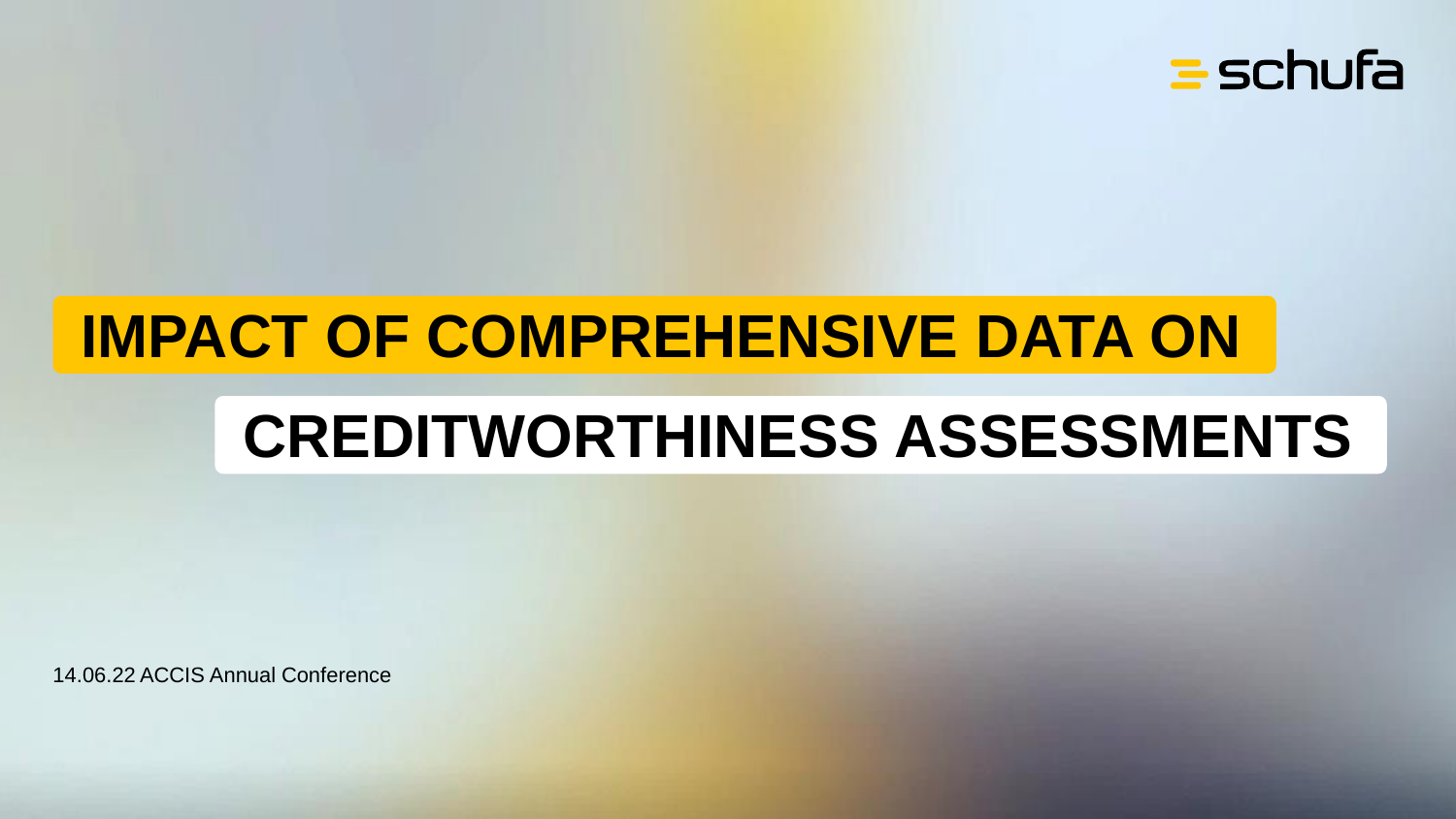### **Information from different sectors provide a full picture of the consumers ability to repay**

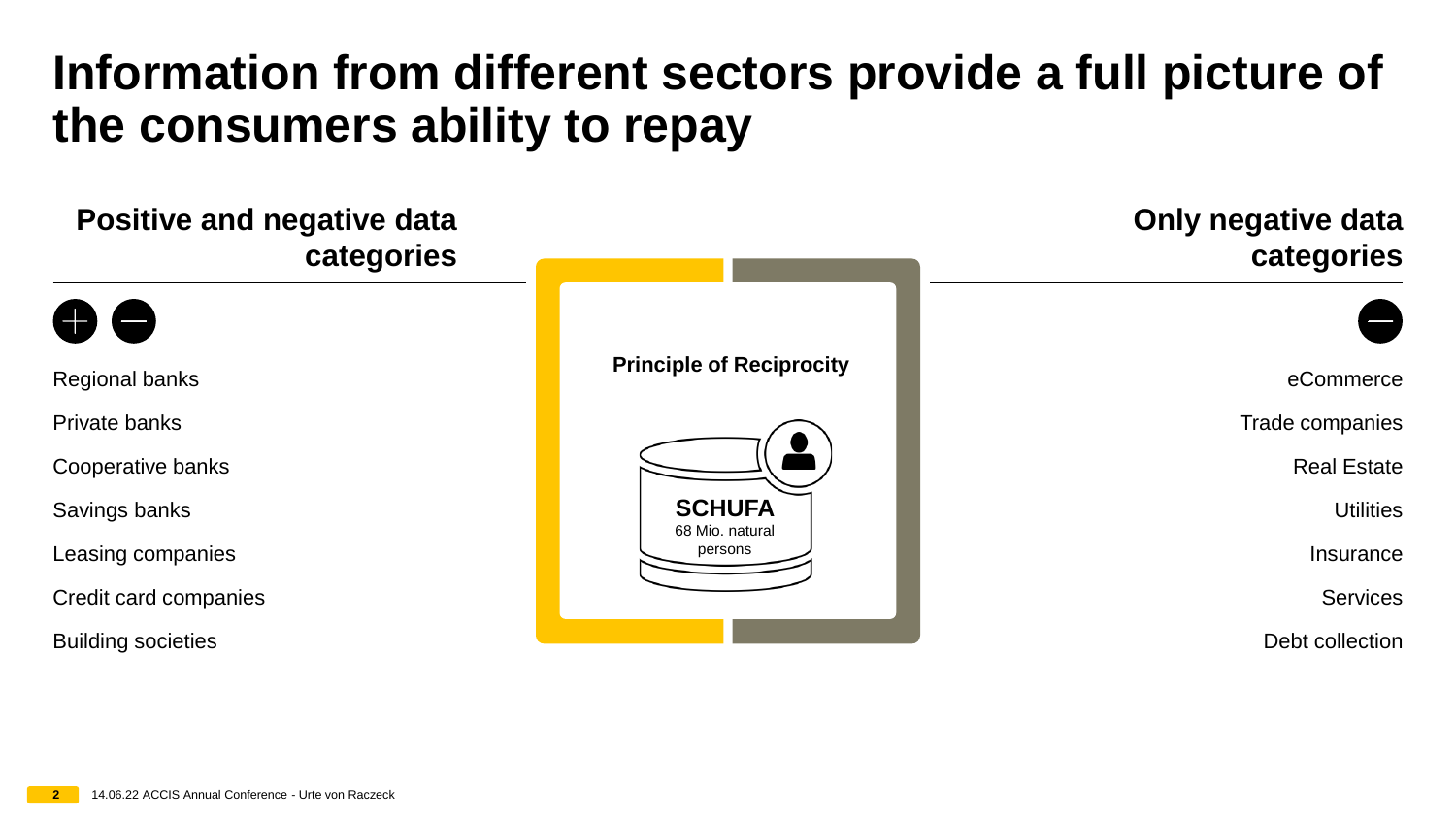#### **Scorecards become more accurate when we add more comprehensive data**



What do we observe?

- When only using public information it is hard to differentiate consumers. The number of consumers with high scores increases when using more data.
- The predictive power of scorecards using the full SCHUFA database increases by 12% compared to using public neg. information and banking data.
- Using all available credit data from the public sector, the financial sector and the non-banking sectors improves the credit score of many consumers.
- Lenders can reduce their risk. This means more credit approvals for consumers that can afford a loan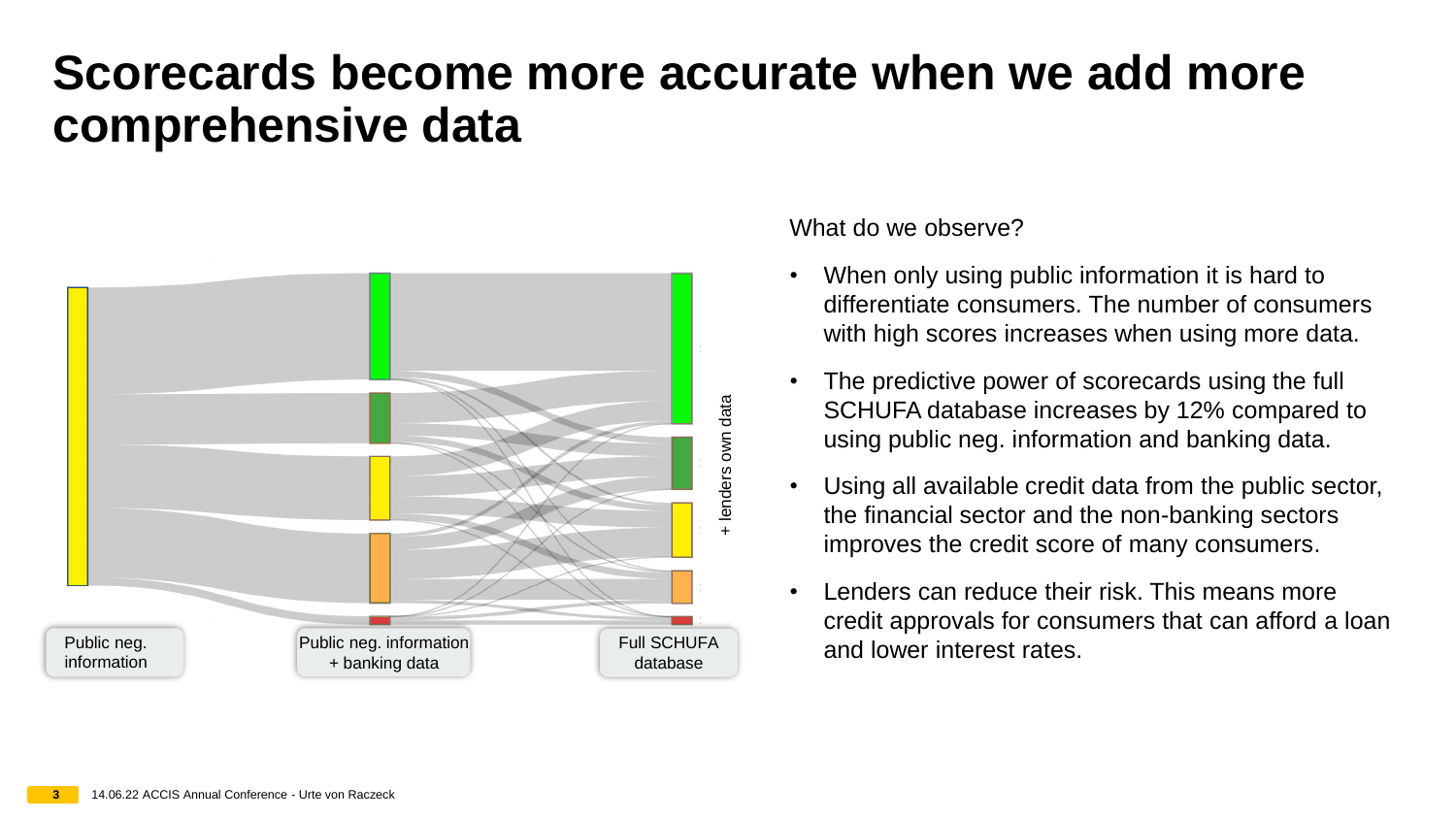### **Responsible lending based on comprehensive data**

**Consumers** benefit from lower interest rates and more credit approvals.

At the same time, they are better protected from overindebtedness.



**Lenders** face lower default rates. They can increase application quality and can offer targeted pricing to customers based on the level of risk involved in extending loans. This means more loan approvals and increases competitiveness.



**Governments and societies** benefit from an increase of the country's banking stability.